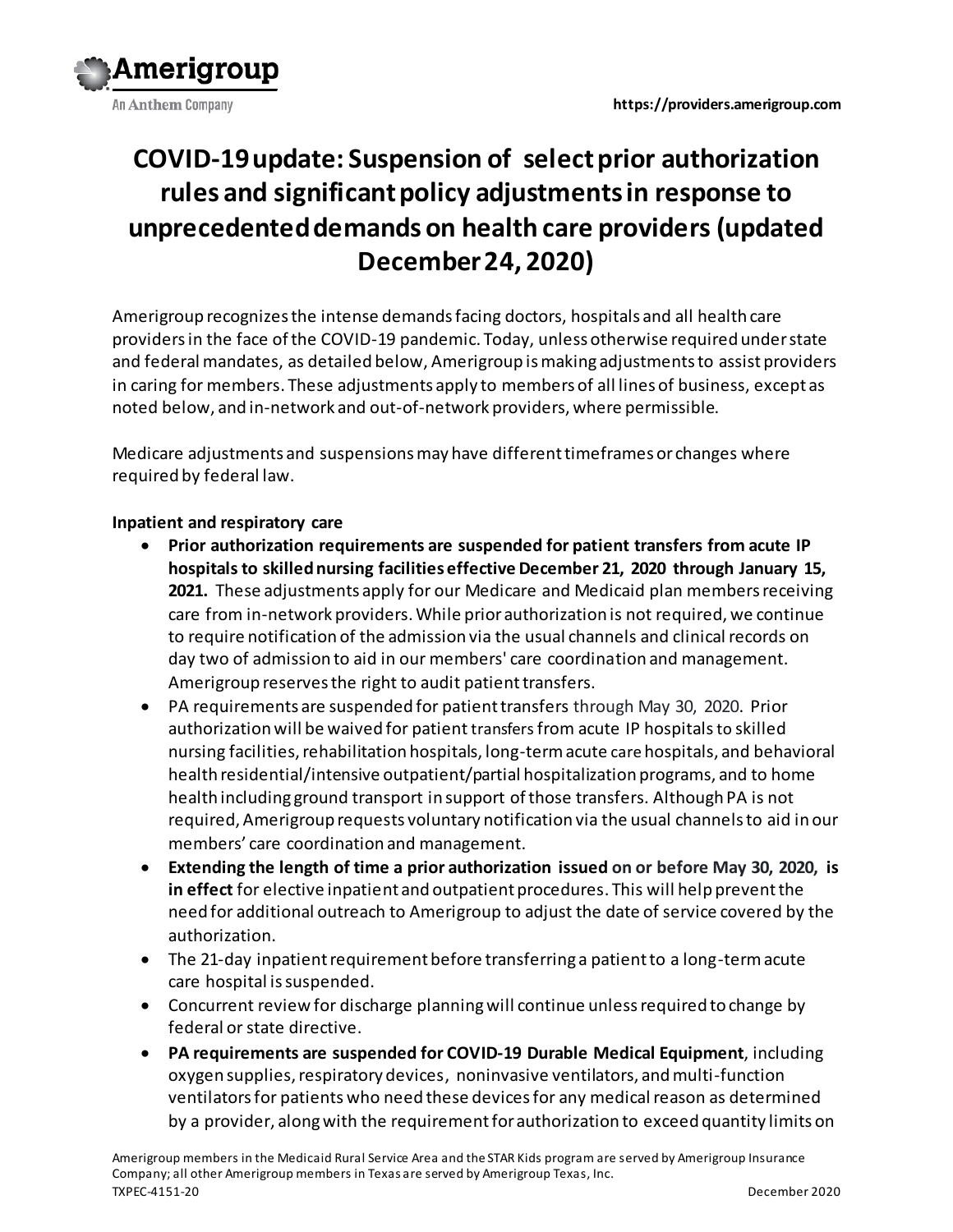gloves and masks. **Update:** Prior authorization for continuous positive airway pressure (CPAP) is suspended for COVID-19 related diagnoses only; all other CPAP uses follow the existing prior authorization process.

 Respiratory services for acute treatment of COVID-19 will be covered. PA requirements are suspended where previously required.

### **COVID-19 testing**

Laboratory tests for COVID-19 at both in-network and out-of-network laboratories will be covered with no cost sharing for members.

#### **Claims audits, retrospective review,** p**eer**-**to**-p**eer** r**eviewand policy changes**

Amerigroup will adjust the way we handle and monitor claims to ease administrative demands on providers:

- Hospital claims audits requiring additional clinical documentation will be limited through June 24, 2020, though Amerigroup reserves the right to conduct retrospective reviews on these findings with expanded lookback recovery periods for all lines of business except Medicare. To assist providers, Amerigroup can offer electronic submission of clinical documents through Availity.
- Retrospective utilization management review will also be suspended through June 24, 2020, and Amerigroup reserves the right to conduct retrospective utilization management review of these claims when this period ends and adjust claims as required.
- **Suspend peer to peer reviews**through June 24, 2020 except where required pre-denial per operational workflow or where required by State during this time period for all lines of business except Medicare.
- Our Special Investigation programs targeting provider fraud will continue, as well as other program integrity functions that help ensure payment accuracy.
- New payment and utilization management policies and policy updates will be minimized, unless helpful in the management of the COVID-19 pandemic.

Otherwise, Amerigroup will continue to administer claims adjudication and payment in line with our benefit plans and state and federal regulations, including claims denials where applicable. Our timely filing requirements remain in place, but Amerigroup is aware of limitations and heightened demands that may hinder prompt claims submission.

#### **Provider credentialing**

Through June 24, 2020, Amerigroup will continue to process provider credentialing within the standard 15 to 18 days even if we are unable to verify provider application data due to disruptions to licensing boards and other agencies. We will verify this information when available.

If Amerigroup finds that a practitioner fails to meet our minimum criteria because of sanctions, disciplinary action etc., we will follow the normal process of sending these applications to